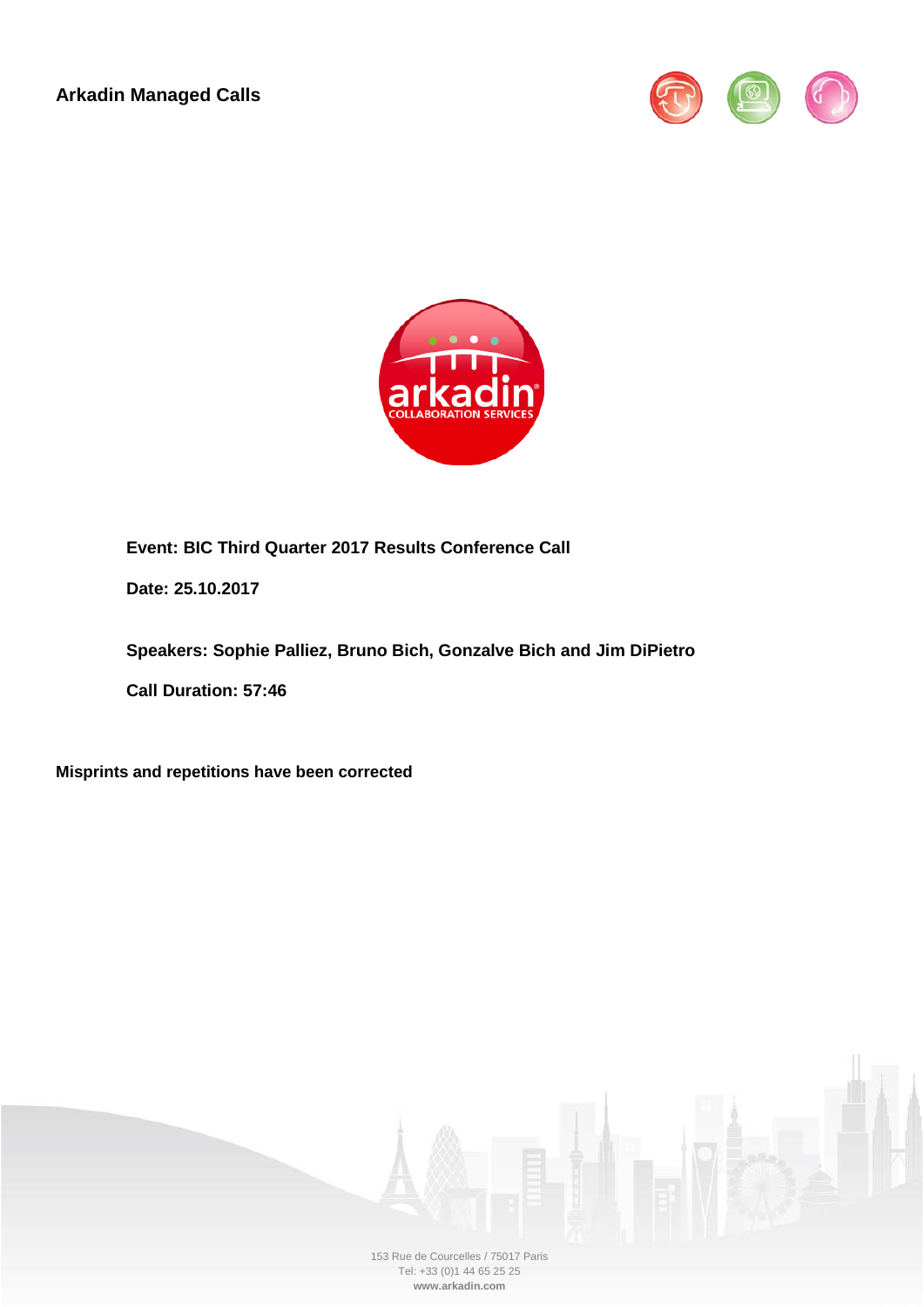

**Operator:** Ladies and gentlemen, welcome to the Third Quarter 2017 Results BIC's Conference Call. I will now hand over to Mrs Sophie Palliez. Madam, please go ahead.

**Sophie Palliez**: Thank you. Good afternoon and welcome. This nine months 2017 results presentation will be hosted by Bruno Bich, Chairman and Chief Executive Officer, Jim DiPietro, Chief Finance Officer, and Gonzalve Bich, Chief Operating Officer.

We will have a short presentation including the main highlight by category, and then we will go through the usual Q&A session. Let me give the floor to Bruno.

**Bruno Bich**: Thank you to everybody for being here. Good morning, good afternoon depending on where you are. Thank you, Sophie.

I've included the summary which is in your presentation in my opening statement. The nine months net sales were €1,528.7 million, up 0.4% as reported, and down 0.1% on a comparative basis. Europe and developing markets grew by 4.5% and 0.8% respectively for the nine months, while North America declined by 3.9% on a comparative basis. The normalised IFO for the nine months was €302.9 million, with a normalised IFO margin of 19.8%.

Looking at the third quarter, net sales were down 0.9% on a comparative basis, stationery was up 2.6%, lighters were down 1.7%, and shavers were down 5.1%. Europe grew by 6.4% while North America and developing market declined respectively by 4.5% and 2.2% on a comparative basis. The normalised IFO for the third quarter was 83.5 million with a normalised IFO margin of 17.9%.

The nine months EPS was €4.02, down 11.6%. The nine months normalised EPS group share, which excludes restructuring costs that were mainly related to BIC Graphic, was €4.47, a 3.5% decline. Our net cash position at the end of September was €181.6 million compared to €222.2 million at the end of December 2016.

2017 is a challenging year in many of our markets. We posted a solid performance in Europe across our three categories, mainly driven by our momentum in Eastern Europe countries. In North America, we are facing an unprecedented market disruption in the US wet shave category, as well as unexpected customer inventory reduction in Lighters.

In developing market, our softness is mostly due to Brazil where retailers are cutting inventories in the three categories.

The decline in the nine months IFO margin was mainly due to increased cost of production and brand support as well as higher operating expenses. Despite this challenging context, we continued to maintain a solid cash generation.

Based on our current forecast, we confirmed our group outlook for 2017. Net sales in terms of organic growth are expected to be slightly below 2%. At this sales growth level, we expect 2017 normalised income from operations margin to decline by less than 100 basis points.

Gonzalve will now comment in more detail on the performance by category.

**Gonzalve Bich:** Thank you Bruno, and good afternoon everyone. On slide 8, we begin the category highlighted section of the presentation with a brief outlook at total stationery market sales in the US. And we can clearly see that the market environment remains challenging. While the obvious and significant growth in e-commerce continues its pace and in line with consumer trends, the improving growth rate of 19.8% versus 15.6% at the end of the first half was not enough or sufficient to fully mitigate the decline that that we see in other channels. As a result, total market sales in the US slipped into decline by 0.3% with perhaps the most notable changes occurring in brick and mortar due in part to a slower back-to-school and the continued slowdown of the adult colouring trend.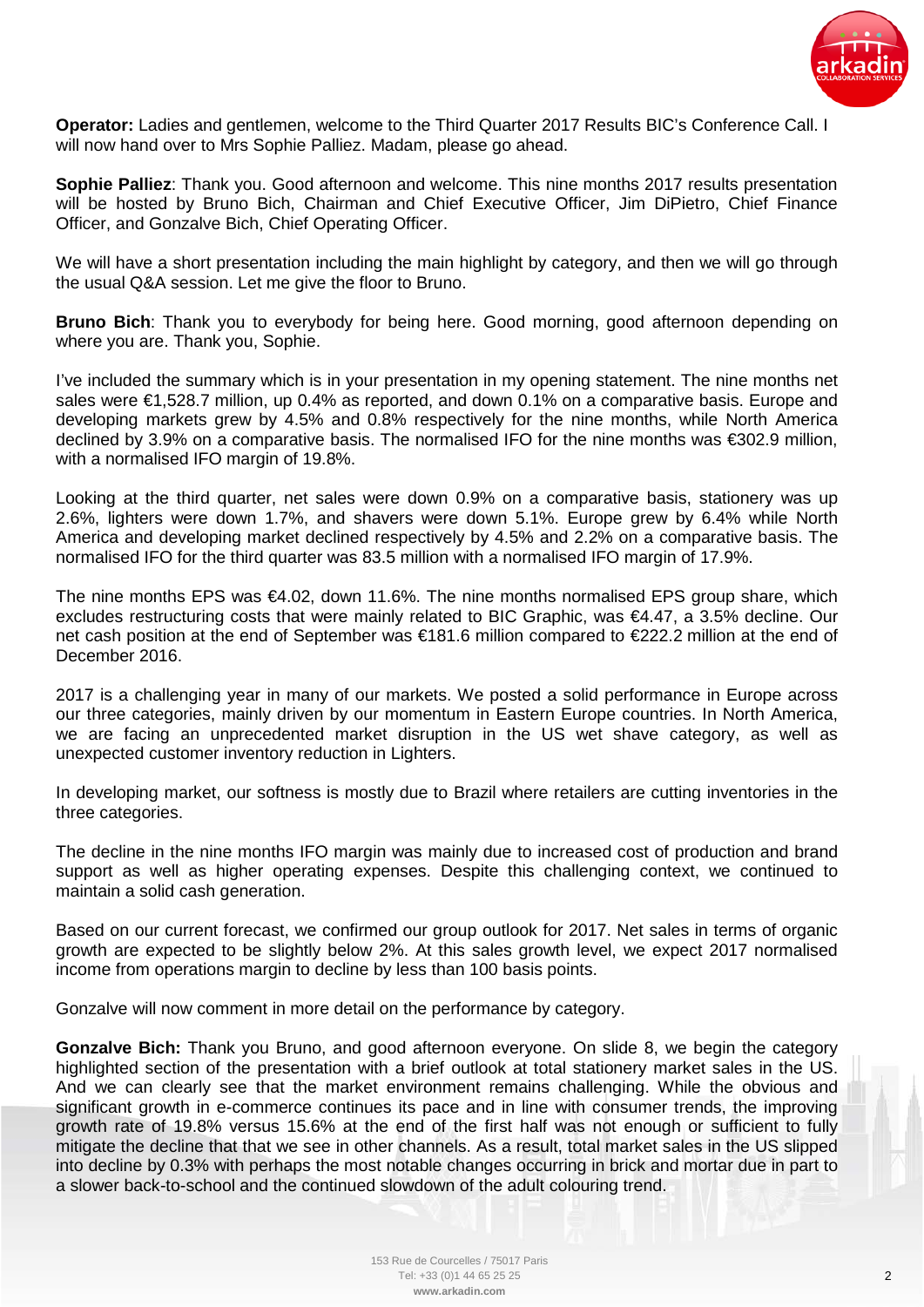

Turning now to our BIC results, organic net sales for Stationery category worth €619.4 million year-todate, up 3.1% on a comparative basis. In Europe, our back-to-school sell-out across the board was robust and we gained market share across the region with a solid performance in the UK and the 14th consecutive year of market shares growth in France.

Our new products, including BIC Intensity Writing Felt Pen and BIC 4-Colour 3+1, which includes a mechanical pencil function, met with great consumer approval and continued investment in marketing support during back-to-school, with BIC 4-Colours and BIC Evolution campaigns meant that brand visibility was strong and innovative.

Year-to-date sales in North America grew low-single-digit in a slightly declining market. Although the market was flat during back-to-school and value terms, we enjoyed a strong back-to-school, gaining share in both volume and value driven by improved display and distribution across the range with successful performances with our new added value product line, Gel-ocity Quick-Dry in the gel segment and BIC Velocity Max pencil.

In Latin America, year-to-date grew net sales low-single-digit and reinforced our overall market leadership, thanks to the success of BIC Cristal colours range and the BIC Cristal Colours range and BIC Cristal Up.

In Brazil, the market was soft yet we continued to gain market share.

In Mexico, we outperformed the market with solid back-to-school sell-out performance. Thanks to BIC Cristal and our colouring and marking ranges supported with effective marketing to drive sales and awareness.

In the Middle East and Africa region, we continued to gain market share across the region particularly in South Africa. On a year-to-date basis in India, domestic sales of Cello Pens increased high single digit and we consolidated our brand leadership with market share gains in our two main products segments, ball pen and gel. In line with our strategy to accelerate our progress in India, we have acquired additional land for the building and construction of a new writing instrument facility in Daman, with a total investment of €28 million over two years of which €18 million is in this year.

Nine months 2017 normalised IFO margin for Stationery was 8.9% compared to 10.5% in nine months 2016, excluding the impact of the special employee bonus. Third quarter of 2017 normalised IFO margin was 3.6% compared to 4.0% in the third quarter of 2016. The decline in both third quarter and nine months 2017 margins was mainly due to the increase in brand support investment.

Looking at our Lighter business, net sales were €514.8 million, stable on a comparative basis. In Europe, net sales recorded mid-single-digit growth and in Eastern Europe, solid momentum continued, driven by distribution gain. In North America, net sales remain stable. Through mid-September 2017, our value market share held stable in the market while several customers optimised their inventory levels during the third quarter. In developing markets, net sales decline mid-single-digits driven by retailer inventory reduction in Brazil.

Nine months 2017 normalised IFO margin for lighters was 40% compared to 40.6% in nine months 2016 excluding the impact of the special employee bonus due to higher cost of production. The increase in operating expenses was more than offset by lower brand support investments.

Turning now to the next slide and the US Shaver business, the cause and effect of the increase competitive pressure and market disruption is evident this year. Year-to-date, the total wet shave market decline continued at unprecedented levels to minus 8.9%, driven predominantly by the performance of the systems business at minus 12.4%.

Recent competitor price reductions combined with aggressive promotional activity in system has not been compensated by a commensurate increase in volume purchase so far suggesting that the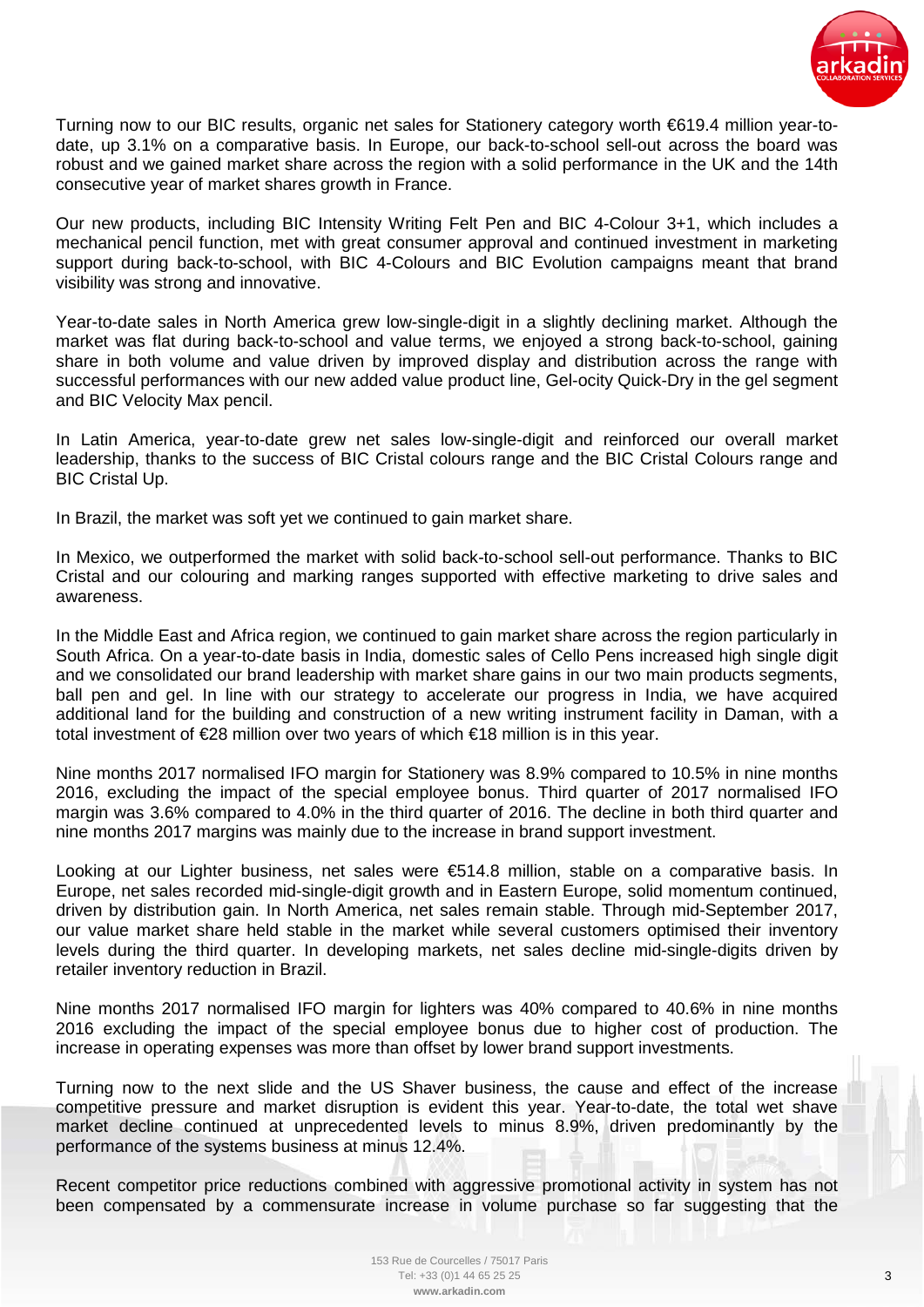

consumers continue to purchase in other channels such as e-commerce. By comparison. although still showing decline at minus 3.8, we see the trend in the one-piece segment improving versus minus 5.8 this time last year.

Looking at BIC's one-piece shaver's performance in the US, we see that market share is stabilising in the third quarter as we reap the benefits of driving sales with increased efficiency of our promotional and display activity. Our performance is further supported by the results on our premium items that provide consumers with exceptional value for money.

From a year-to-date value share perspective in one-piece shaver, BIC Hybrid 5 is the market leader of men's five-blade segment with over 36% share. Similarly, in the one-piece five-blade segment for women, BIC Soleil Shine continue to grow double-digit on year-to-date basis.

In addition, our direct to consumer site shopbic.com combined with an energetic yet strategic approach to ensuring that consumers can purchase BIC products omnichannel is an important step in supporting continued financial growth and category substantially.

Let me now turn to our total shaver performance. Net sales year-to-date was €339.3 million, down 4.5% on a constant currency basis. From a geographic perspective, net sales in Europe grew high-singledigit and we gained market share across the whole region.

In Eastern Europe, performance was driven by the distribution gains and the success of BIC's Flex 3 Hybrid and BIC's Soleil shaver.

In France, our online subscription service, BIC SHAVE CLUB, which launched in March, allows consumers to order refillable shavers online and continues to perform well. As a result, we are announcing the launch of a similar offer in the UK by the end of the year.

In North America, net sales declined double-digit. Our market share in the one-piece segment was 27% in value at the end of September, down 1.5 points versus the previous year. As previously mentioned, the green shoots of recovery that we see mean that our focus on value and performance positioning is working, and as a result we will launch BIC Soleil Balance in 2018. This new five-blade disposable shaver for women features our best technology for those consumers who wish great level of performance at a fair and great price.

Sales grew mid-single-digit in Latin America despite an unexpected inventory reduction in Brazil during the third quarter, competitor price reduction and upweighted competitive pressure in Mexico.

Year to date, 2017 normalised IFO margin for Shavers was 13.5% compared to 15.4% versus last year excluding the impact of the special employee bonus due to North American net sales and higher operating cost.

Third quarter 2017 normalised IFO margin was 13.8% compared to 19.8% in the third quarter of 2016, reflecting the evolution of North American net sales and the continued investments in the long-term development of the category.

Thank you. And with that, I'll hand over to Jim who will present the third quarter and nine months consolidated results.

**Jim DiPietro:** Thank you, Gonzalve. As we review some of the key figures for the nine months of 2017, we see net sales are up 0.4% as reported but down 0.1% on a comparative basis. Gross profit decreased 0.9% while normalised IFO decreased 2.6%.

On slide 16, we see the composition of our third quarter 2017 net sales performance. On a comparative basis, our net sales were down 0.9%. Our as reported net sales were down 5% versus last year due to the impact in the perimeter change, as well as foreign currency translation.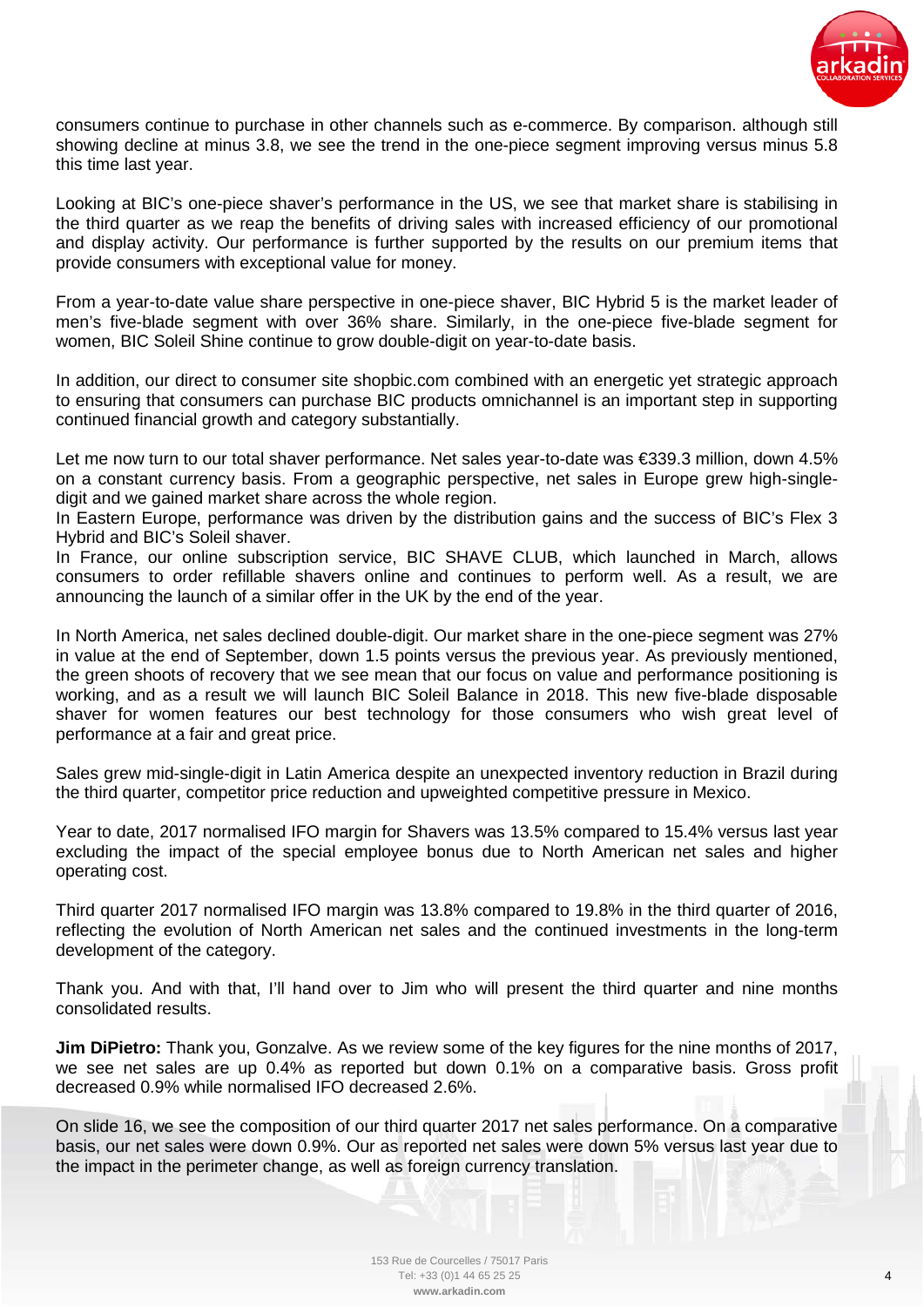

On slide 17, we see the composition again but this time for the nine months of 2017. On a comparative basis, our net sales were down 0.1%. The perimeter impact for nine months was minus 0.6%, while the translation impacted as reported sales of 1.1%. Our as reported net sales are up 0.4 versus last year.

Now, we're viewing the change in the third quarter 2017 normalised IFO margins and compared to third quarter of 2016. In the third quarter of this year, our production costs were higher at 1.9 points. This was mainly driven by the Shaver category decline, impact of the North American sales decline was in the Shaver category as well as higher production cost in the third quarter.

Brand support investments were higher in the quarter compared to last year by 0.7 points. OpEx and other expenses decreased by 0.6 points.

Now we're viewing the same for nine months normalised IFO compared to last year. In nine months, cost of production was higher by 0.5 points. This is mainly driven by the unfavourable third quarter trend. Brand support investments increased 0.2 points, OpEx and other expenses have also increased 0.5 points.

Slide 20 explains the elements of IFO to Net Income. We see net finance revenue was negative €0.8 million compared to a positive 1.7 million in nine months of 2016. The effective tax rate remains consistent, at 30%, for continuing operations in the nine months. Net income from discontinued operations was minus €6.7 million in the nine months of 2017 compared to minus 1.3 million last year. This year's impact also includes the €4 million loss related to the sales of BIC Graphic North America and Asia. Net income group share declined 12.3% to €187.3 million. Finally, EPS group share decreased to €4.02 compared to last year at €4.55 in the nine months of 2016.

On slide 21, you look at the key components of working capital. Inventory in days remain quite stable versus 2016 at 166 days. Receivable in days increased four days versus last year at 73 compared to 69 a year ago.

The net cash position slide summarised the evolution of our net cash position between December 2016 and September 2017. Net cash from operating activities was €272.1 million with €275.4 million coming in operating cash flow. The impact of the change of working capital and other was negative €3.3 million.

We invested a €133.2 million in CapEx for the first nine months of this year, and the dividend payment was €161 million. Share buyback, net of the exercise of stock options and liquidity contracts was €53 million. The proceeds from the sale of BIC Graphic in North America and the Asian Sourcing Operations was €55.7 million.

Lastly, the negative impact of  $\epsilon$ 21.2 million in others is mainly related to the FX negative translation impact of the Brazilian currency and the US dollar. This ends the review of our nine months consolidated results, and now we're ready to take your questions.

**Operator:** Ladies and gentlemen, the Q&A session starts now. If you wish to ask a question, please 0 and 1 on your telephone keypad. Thank you.

And we have our first question from Nicolas Langlet from Exane BNP Paribas. Please go ahead, sir.

**Nicolas Langlet:** Hello. Good afternoon all. Lighters, do you expect the destocking issue to reverse in Q4? If yes, what could be the impact on your top line? And we can start with the first question and we will go through the others after.

**Gonzalve Bich:** So to your Lighter question, Nicolas, as we said during our call a few weeks ago, we didn't know what impact it would be in Q3 and in Q4. The teams continue to work on sell-out programmes around visibility in BIC seen BIC sold in all three categories, including Lighter and are working with retail partners to ensure that they have the right level of inventory for our products.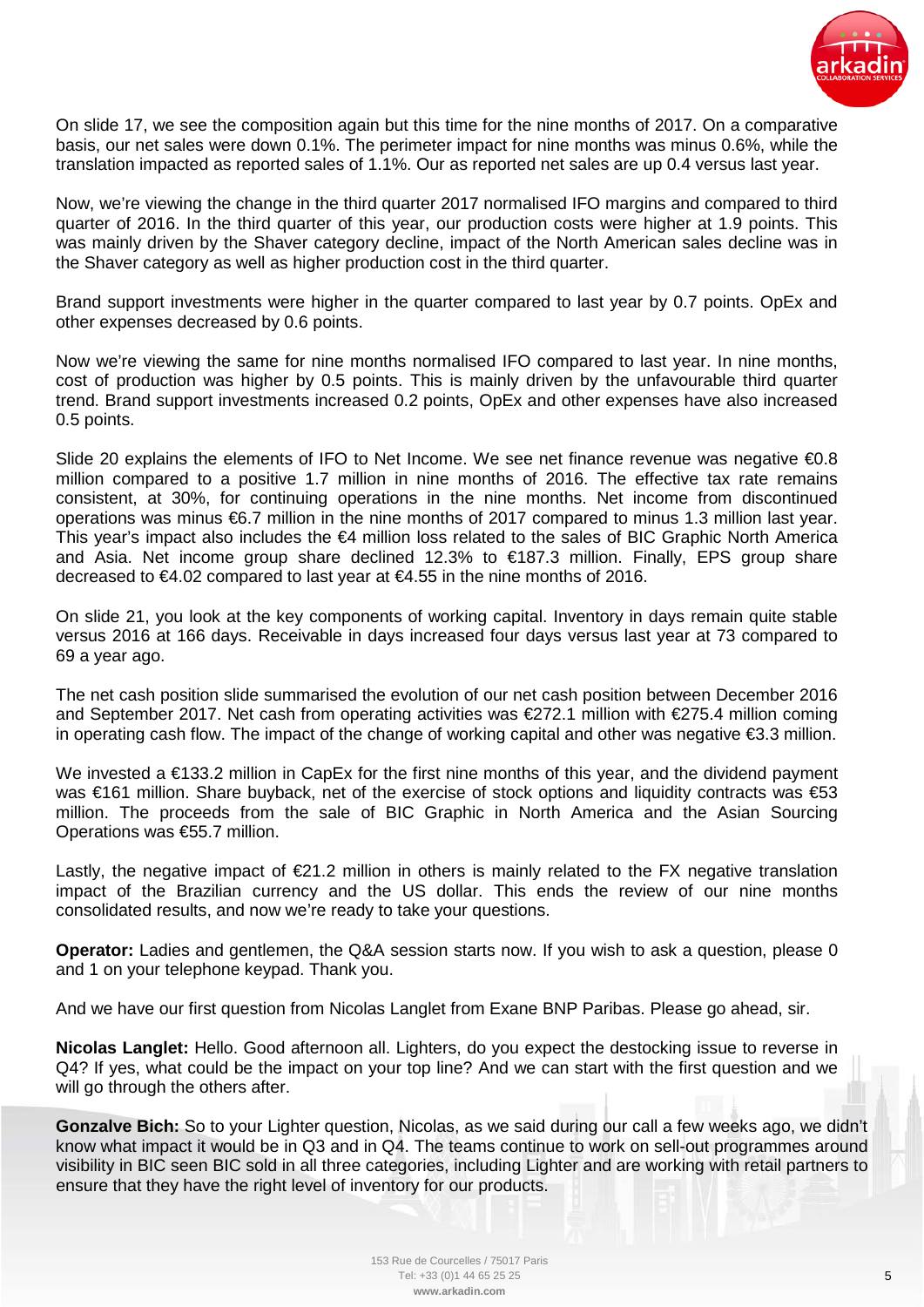

## **Nicolas Langlet:** Okay. So the destocking impact could continue in Q4 for lighters?

**Jim DiPietro:** I think, to your point, Nicolas, the destocking impact has probably – we've seen – we probably have seen the majority of it. There could be a little bit more. So I think what we've reflected so far in the year-to-date results has probably been the destocking impact, most of the destocking impact of lighters in the US.

**Nicolas Langlet:** Okay. Second question on the brand support. So for the first nine months, you had an increase of 20 basis points. Do you think those investments are sufficient to support your top-line in the coming quarters, and should we expect further increase of brand support in 2018?

**Jim DiPietro:** No. I think the brand support investments that we've seen are probably still, I would say, consistent to what is in the full-year outlook that we've communicated a few weeks back, so we don't anticipate an increase in the fourth quarter. Again, what we will continue to do is review and may have a shift of type of investment, with some being above net sales and some being below, so some of the evaluation would still impact fourth quarter. But as far as increase would not say there's a significant increase in the fourth quarter.

**Nicolas Langlet:** Okay. On the OpEx increase for the first nine months, the 50 basis points, how much of that is related to investments in research and development?

**Jim DiPietro:** There's a piece of that, but there's also a piece of structure within OpEx whether we're investing in, I would say, organisational structure in some organisations, additional sales support to other organisations, more overall support to manage the business longer terms.

**Nicolas Langlet:** Okay. So there is no real increase in R&D spending for first nine months?

**Jim DiPietro:** There is a – first nine months – R&D year-to-date to nine months is relatively stable versus a year ago.

**Nicolas Langlet:** Okay. And the last question is for the US market, can you tell us how much of your sales are generated with pure online retailer in the country? And how does this compare versus the categories under which you operate?

**Gonzalve Bich:** So in the stationery market, as you can see on the stationery slide, online today represents about 8% of US stationery sales. In Lighter, due to shipping regulations, lighter sales online are negligible to non-existent. And in the disposable category, as compared to the systems business, sales are less than 3% online.

**Nicolas Langlet:** Okay. And for BIC, notably on the stationery, do you generate most 8% of your sales with pure lines of stationery in the US?

**Gonzalve Bich:** Our sales online are commensurate with the category average.

**Nicolas Langlet:** Okay. All right. Thank you.

**Gonzalve Bich:** Thank you.

**Operator:** So we have another question from Mr Steve Levy from Natixis. Please go ahead, sir.

**Steve Levy:** Good afternoon. This is Steve Levy from Natixis. Just a couple of questions. The first one is: do you plan any new initiative to address the online in the US? Have you changed your strategy, or do you plan to change your strategy going forward, for the web in the US?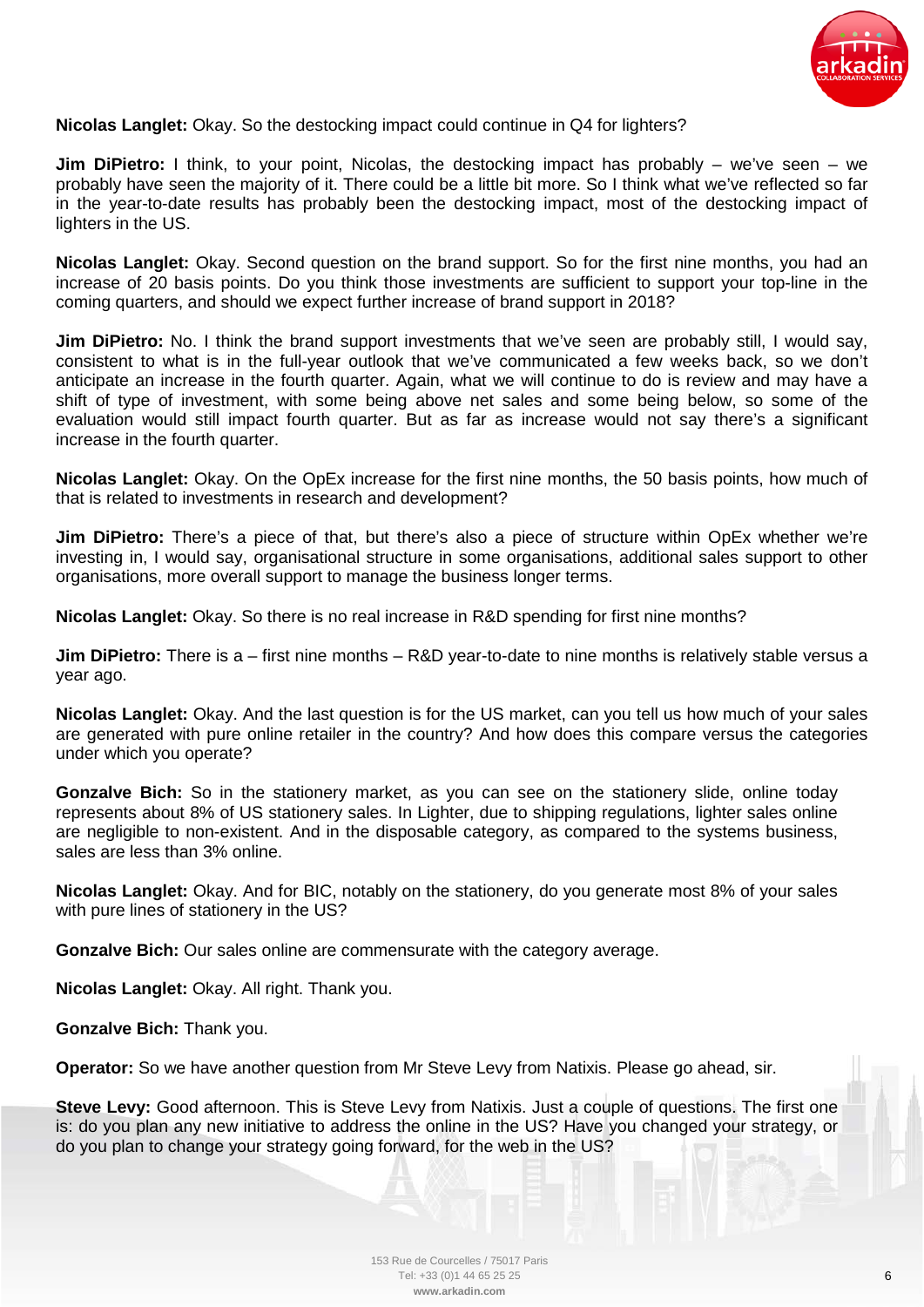

The second thing is can you explain a bit further on the shavers? What has driven your decision to increase the promotion? Is it because you wanted to keep your market share or is it something else? I just wanted to be sure if I understand well.

The third question is on Brazil. Economy seems to stabilise. Do you see – do you confirm that the economy and your – the arrangement is stabilising in Brazil or, to say differently, when do you expect that it will be translated in your activity?

And the fourth question is on the guidance. You stayed unchanged slightly below 2%. Can you tell us where the growth will come from, or can you just quantify what it means that it's slightly lower than 2%? Thank you very much.

**Gonzalve Bich:** So on your first question about online initiative or web initiative in the US, as I've said during the year, we're very focused on BIC seen BIC sold. and that's in all channels of distribution. So whether you want to buy your pens, lighters or shavers in an independent convenient store, whether you want to buy them at a big box mass merchant, at a specialty shop, or online, we have teams dedicated to ensuring the most smooth and frictionless way for consumers to do that. That's presenting our products to them and their value for money and unique selling proposition. That will take many forms, and we have teams dedicated to that specifically in the US as well as elsewhere sharing best practices around the world.

To your question about shavers, I think what we said is that we were adjusting the promotional mechanics that we were using to always be in line with those available to us in the market. As we've explained before, when the market moves to everyday low pricing a little bit more than 12 months ago, that force all brands, including BIC, to adjust their promotional strategies, their activities around display to ensure that we continue to put our products in the best possible light for consumers to choose them every day. And as I said, we are the number one five-blade male shaver in the US today.

**Steve Levy:** That means you have been more aggressive this quarter than the first and second quarter in order to keep your market share unchanged?

**Gonzalve Bich:** Yeah, I think it's more about – as we said before, it's more about shifting between the different mechanics that are available to us, and within the market to make sure that we're competitive. It's not one single thing.

#### **Steve Levy:** Understood.

**Gonzalve Bich:** In Brazil, to your question and about the stabilisation of the economy, I guess I've been hearing about stabilisation of the economy in Brazil for the last three years and that hasn't played out, and the political and economic upheaval in Brazil, if you take a five-year trended view, pretty – you know, pretty much unchanged. And how that will or how long it will take for that to be translated into the CPG market and then into our results, I think you're into 2018, and we'll see how the next, you know, three to six months go with – in Brazil from a political and economic perspective. It's a little bit too early to say that recovery is here.

#### **Steve Levy:** The question on the guidance?

**Gonzalve Bich:** Yeah, I think overall, you know, 2017 is a very challenging year in many of our markets and for us. And based on that and what we see today, we're confident in our guidance. The net sales performance will notably be driven by two categories: first is Stationery. The solid momentum in Cello on a domestic sales. From a net sales perspective in the nine months, we're up high single-digit, with a strong double-digit performance in the third quarter. The success BIC seen, BIC sold or Cello seen, Cello sold, continues to be a driver factor in operations and our focus in the fourth quarter as well as new product launches.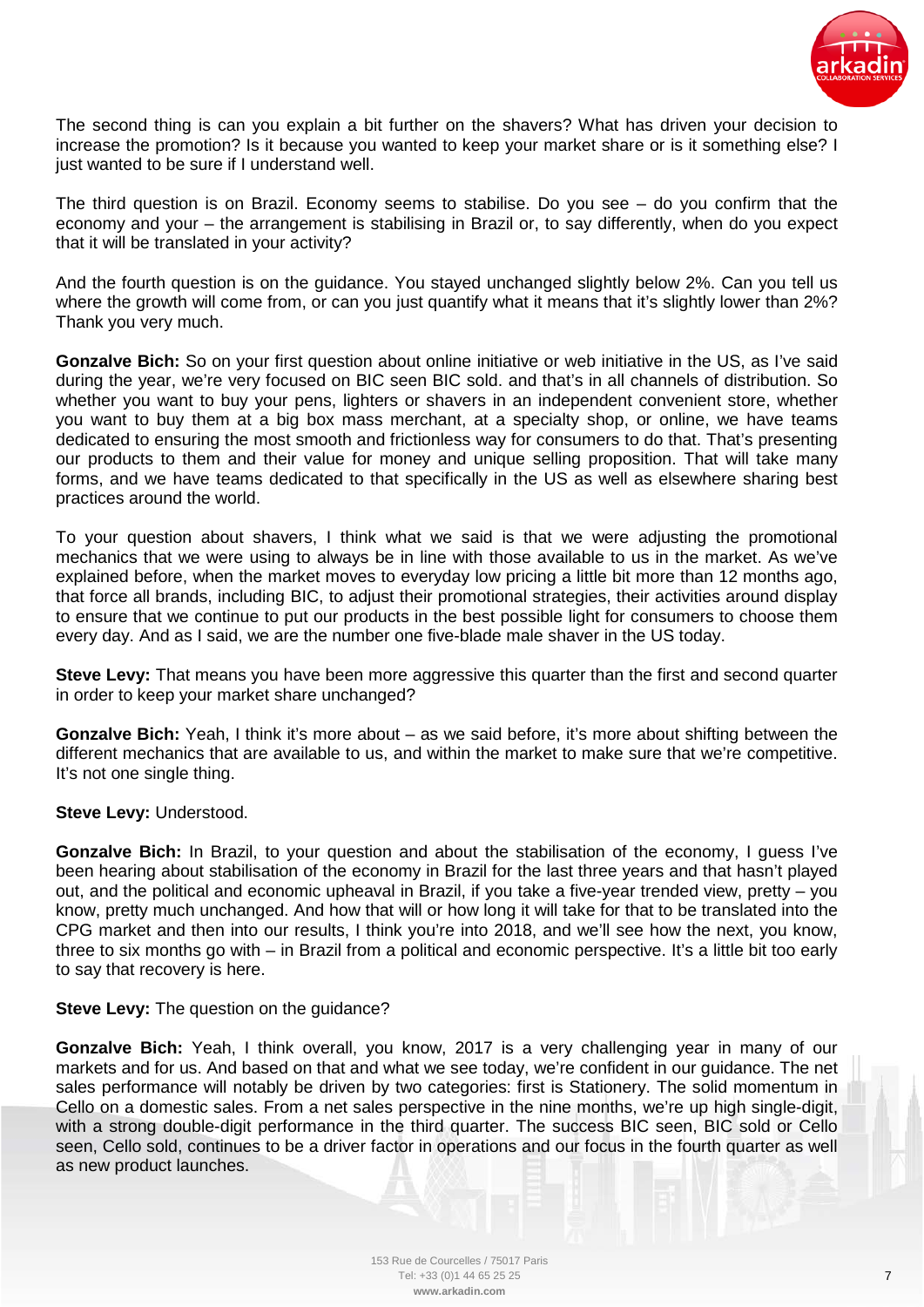

Back-to-school in Brazil is expected to be solid although ultimately it depends on the overall Brazilian economy, as we just talked about. Back-to-school in South Africa, another big event coming up, should be strong. Finally, in Shavers, we mentioned in the press release, we're launching a new high-end female shave, BIC Balance and we'll start shipping the products in the fourth quarter.

On top of all of this, we are confident to continue our growth in Europe particularly in Eastern Europe.

**Steve Levy:** Thank you for that.

**Operator:** So we have another question from Mr Charles-Louis Scotti from Kepler Cheuvreux. Please go ahead, sir.

**Charles-Louis Scotti:** Yes. Hello, good morning – good afternoon, sorry. Three questions if I may. The first one on the Stationery business. As you have shown in your presentation, the brick and mortar channel is declining and the growth is driven by the e-commerce. Can you comment on your profitability across the different channels? And also your market share, are you less exposed to the e-commerce and to the retailers, the main retailers?

The second question is on the Lighter business. Can you comment on the growth trend of lighters in Western Europe? And also, why do you think retailers in the US are cutting inventory? Do you that they had overstocked in the past, or do you think it reflects a softer demand?

And last question on shavers: it seems that your profitability on the Shaver business was down heavily in Q3. Do you have – reduced your prices there?

And then also another technical question. How do you split price decrease and promotion, because it seems that you have stepped up your promotion activities in Q3 compared to H1? Thank you very much.

**Gonzalve Bich:** Okay. Thank you for your question. As to profitability and share, we're splitting it by brick and mortar and online; that's not information that we give. But it's something that we keep an eye on, and we make sure that we're balancing to continue to gain market share.

**Jim DiPietro:** The shaver profitability in Q3, which we see the biggest change in the third quarter within Shaver was the impact, and call it a mix impact based on the US sales decline within the third quarter, with that business declining in the third quarter had a negative impact on gross profit. That's probably the single biggest change within the margin of Shaver in the third quarter.

In addition to that, obviously with some of the volumes being down, cost of production was also a bit higher. And then brand support was also higher in total for Shaver.

So again, the mix impact of the US was the biggest impact followed by the absorption of the unfavourable within the third quarter, and then also the brand support investments within the third quarter.

I think as a sub-question to that, you were raising the question on price decreases versus promotion. If you look at the bridges that we showed on page 18 and 19 within brand support, we tried to show the composition of those investments separately, so you'll notice in both middle of the page, the brand support, the top of that bar, we tried to highlight the promotional investments in brand, development investments that does include in the US, as an example, coupons, which are obviously a vehicle of advertising but gets recorded as an adjustment or a reduction of net sales. So again, we try to highlight that, and you'll see that on page 18 and page 19 for both third quarter and nine months.

**Gonzalve Bich:** And I'm sorry, I missed the second part of your second question which was related to the US destocking in Lighter, and how we viewed it. I think that we've seen this before in years past,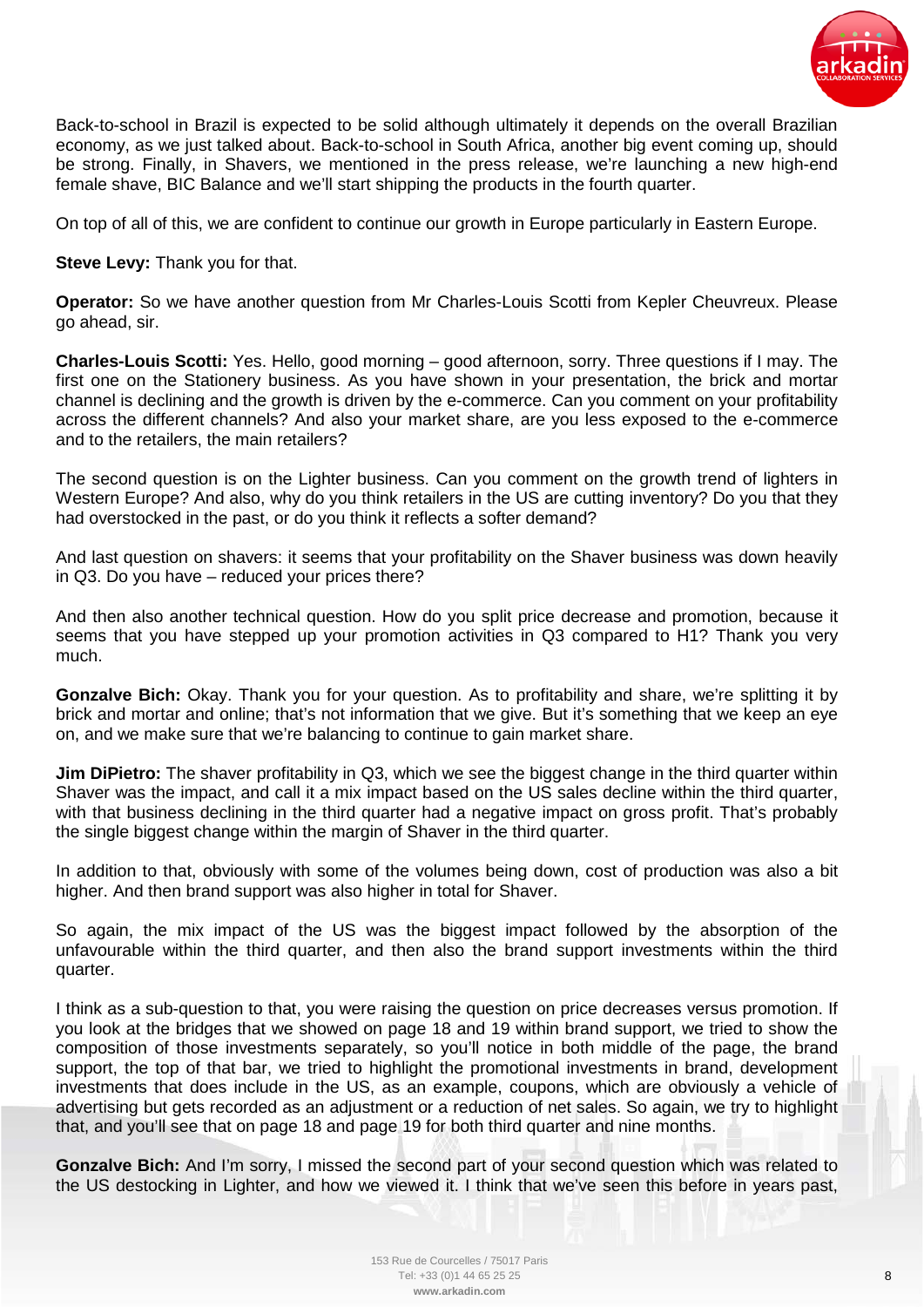

and this type of behaviour's cyclical unfortunately from an inventory management perspective at retailers that they adjust their own commercial strategies.

But as I said, our net sales are stable, and the market share is stable in the US, and we continue to focus on ensuring that we have maximum visibility of our product of standard, and those sleeve Lighter that we talk about to drive impulse purchase.

**Charles-Louis Scotti:** Okay, thanks very much. Can I ask another question?

# **Jim DiPietro:** Sure.

**Charles-Louis Scotti:** Yes. More general question, I would say. It seems that actually, two of your three project categories are gradually shifting online where the competition seems to be stronger in my view. How do you intend to tackle that? And I think more particularly about the Shaver business, where the DOLLAR SHAVE CLUB said that it will probably enter European market. Do you intend to replicate the BIC SHAVE CLUB test in other European counties? Thank you.

**Gonzalve Bich:** Let me start with the last question, which is, yes – as I said in my comments, we are launching BIC SHAVE CLUB in the UK.

## **Charles-Louis Scotti:** Okay.

**Gonzalve Bich:** From a more general perspective, sales are shifting where consumers want to buy, and that's been our commercial strategy for years, to make sure that we're in an optimal position for that to happen.

Characterising it as a stronger competition, I'm not sure. I mean we've been competing against Newell and Gillette for years, and years, and years, and I think we've done a very credible job that starts with the product and the quality of our products and the value from any positioning that those products have versus the competitive set.

It's our operational job to make sure that consumers are able, every day, all the time, and all over the world, to buy them, be satisfied by them, and then re-buy.

I agree with you that online presents new challenges for us operationally, but as I answered to Steve's question, we're investing in teams, and tools, to make sure all over the world, but in the US as well, that we're at the peak of our game in the online front.

**Charles-Louis Scotti**: Okay. Thank you very much for your time.

**Operator:** We have another question from Marion Boucheron from Raymond James. Please go ahead, madam.

**Marion Boucheron:** Hi, good morning – good afternoon, sorry. Three questions for me, please. First one would be on the guidance that you were saying, you're expecting in Q4, that was mainly driven by Stationery and Shaver. In Stationery, do you believe there should be also some replenishment; you were pointing to the strong sell-out in Q3. And also – and regarding the Shaver acceleration, you expect, where is the launch? Is it a global launch or it's more – to some markets in this – for woman shaver?

Then could you please remind us of the dividend policy of the group?

And my last question was on Q3, with there something that was a disappointment for you in the quarter, that you were not expecting apart from the Brazil slowdown and the destocking in lighters?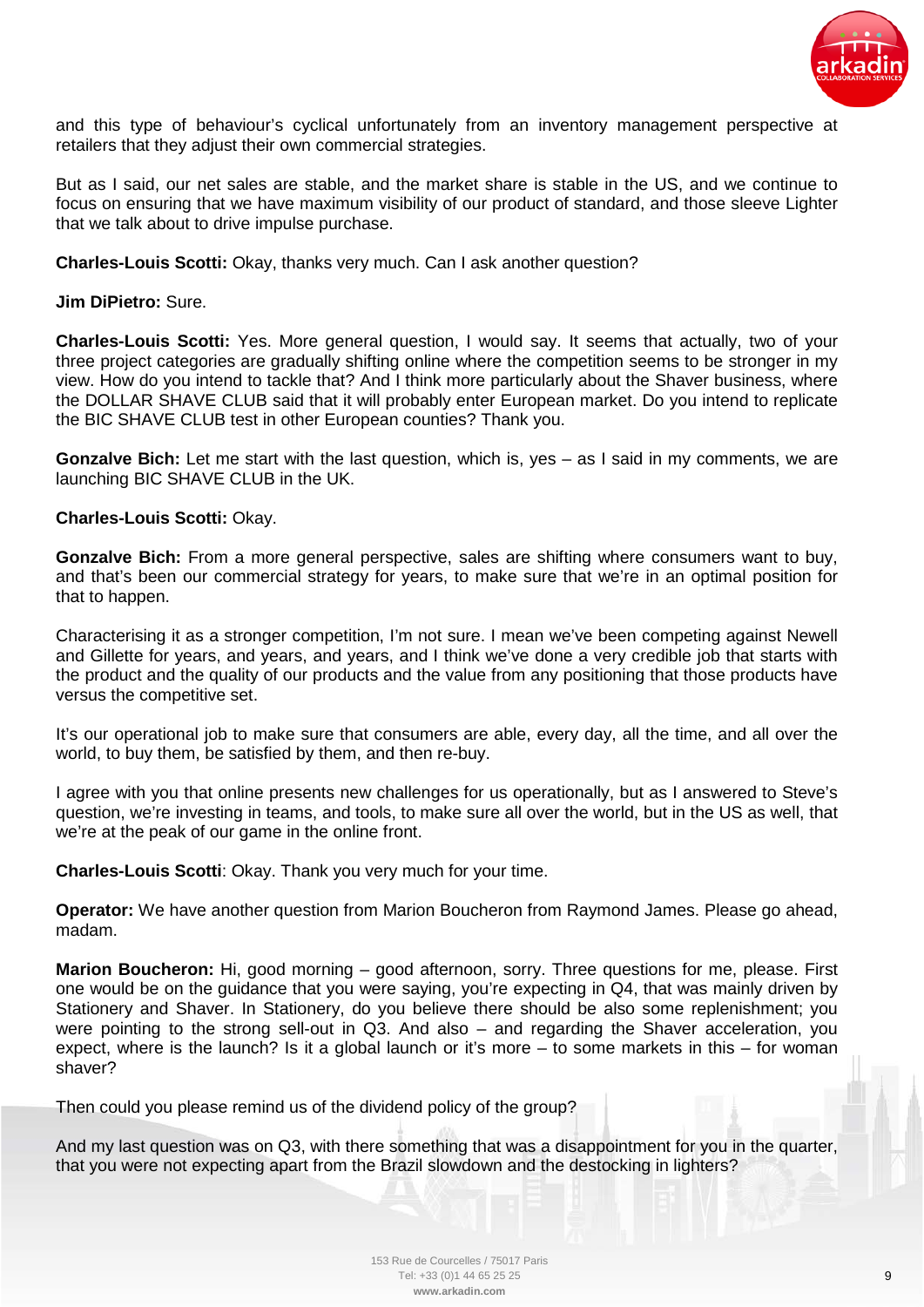

**Gonzalve Bich:** So let me tackle your second question because that's the one that I clearly understood with regards to the Balance launch. The Balance launch – I'm sorry, it's the third question. The Balance launch is a US-only launch, for now.

The first question, to stationery replenishment, I'm not sure I understood the question.

**Marion Boucheron:** Well, you said, you are confident with the guidance in full year, so that implies quite of an uptake in Q4, and so you mentioned you were very confident on stationery for the last quarter, but you mentioned not only emerging market, so but you were also referring to France which allows for the return in Q3. So do you expect replenishment following the strong sell out, or selling was in line with sell out already?

**Gonzalve Bich:** So back to school in the US and France are over, and that's the big buy-in. As I said, we see strong momentum in Cello in the domestic market, both from a visibility and new product launch perspective, as well as good plans for the upcoming back to school in Brazil and South Africa.

**Marion Boucheron:** Okay. And then my question was on dividend policy.

**Jim DiPietro:** The dividend policy – maybe it's better to really restate the use of cash policy. And, again, our use of cash policy remains the same as we, again, evaluate investments to grow the business long-term. Second is the dividend that we would pay back to the shareholder and the purchase share buyback. So that is still the fundamental use of our cash. And specific dividend discussions, obviously, it's too early to say this year. We'll talk about that obviously in February of 2018.

I think your last question was regarding third quarter disappointment. I think it's important to go back to what we said at the end of September and Gonzalve mentioned that a few minutes ago. When we had the call at the end of September to talk about the revised guidance, at that point we gave the revised outlook for the balance of the year, which in essence was the four months because as you remember, we said that the September results clearly were not done. We did not close yet. So what we have in view was really the balance of the year.

Some of that risk, I would say that we have crafted into the revised guidance materialising in September, which, again, from a full year outlook doesn't change. I think some of that has just materialised in the month of September versus early in the fourth quarter.

**Marion Boucheron:** Okay. Thank you.

**Operator:** We have another question from Riccardo Romiati from One Investment. Please go ahead, sir.

**Riccardo Romiati:** Hi, thanks for taking my question. I think one at a time, if that's okay. The first one is on the gross margin in Q3 which was down 190 basis points after being flat in H1. The question is what pricing power do you have to recover this in the fourth quarter?

**Jim DiPietro:** Yes. So the gross margin for the third quarter is down 190 basis points. The main drivers there go back really to the quarterly sales results of Lighter and Shaver, which was really – more than half of that is going to be mix-related, based on the decrease that's coming out of North America and the impact that has on margin.

The other, I would say, you know, less than 50% of that would be related to manufacturing cost, and that is primarily going to be, I would say, the efficiency absorption, efficiencies through the factory just based on the production where we are in the quarter, and some of the higher costs based on the slightly lower production levels. So the biggest piece is really the mix impact, followed by the manufacturing cost based on sales and production levels.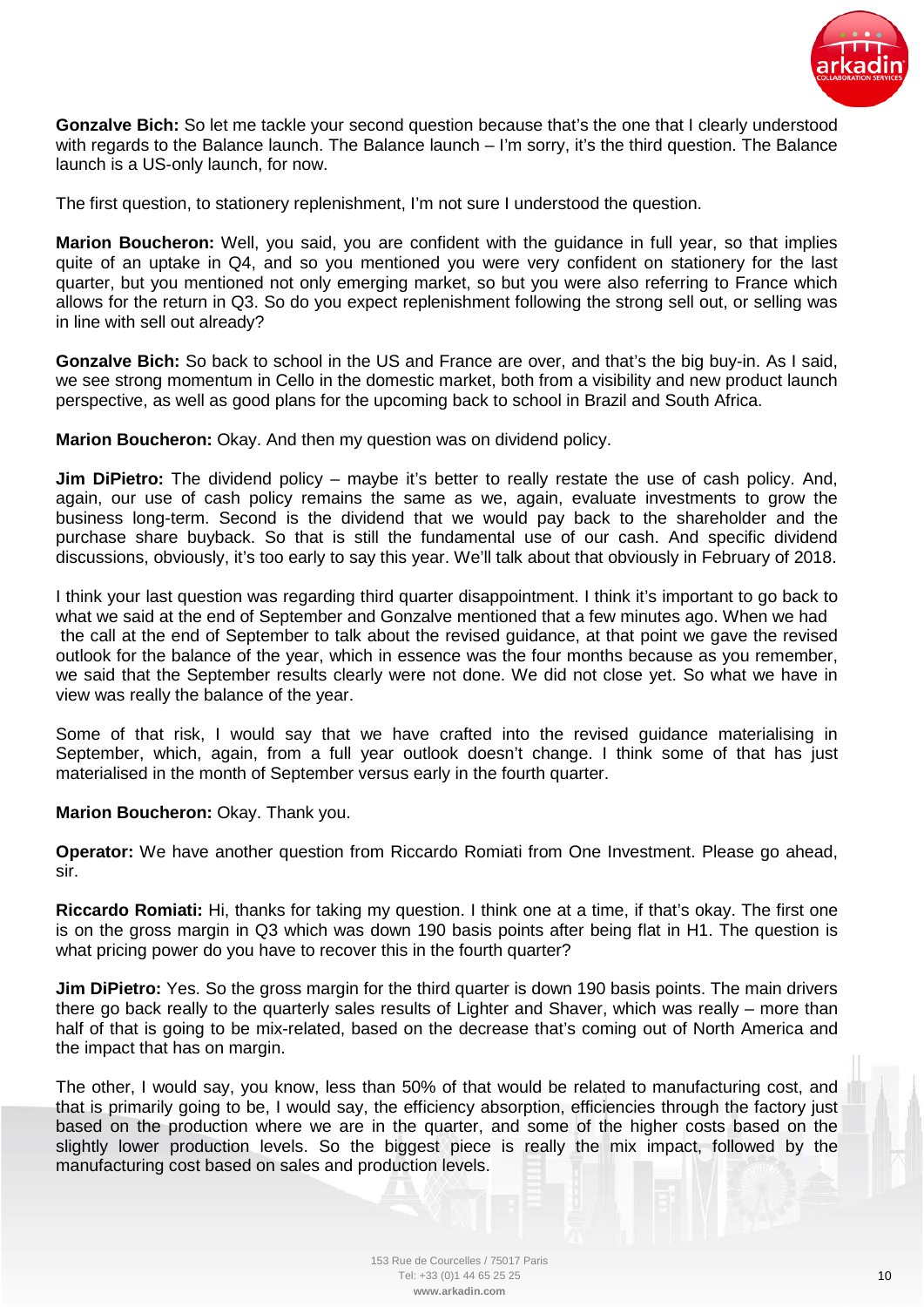

**Riccardo Romiati:** And on the pricing power to recover that in the last parts of the year for the full year?

**Jim DiPietro:** Yeah, I'm not sure if pricing power really has an impact or it should have an impact directly on those drivers because they're drivers related to the sales result. So it would be different as if we were facing material cost increasing, where you would try to go back and try to gain that through pricing power. In this case, it really was the function of the decrease of sales and the impact that it had on margin as opposed to trying to regain that in pricing.

**Riccardo Romiati:** Okay. And the second question on the – on the lower OpEx level, which helped the margins by 60 basis points in Q3, I wanted to understand what was the change in discretionary spending, and is this level sustainable?

**Jim DiPietro:** Yeah. And as we have talked about in our prior calls based on, you know, 2017 being a challenging year, we've gone back to revisit some standing to see what could be either deferred or reduced. In the third quarter, you have the impact of 60 basis points as you see in your reference. Is that sustainable? I would say it's a quarterly result. It's not going to be sustainable as far as factoring that in for the long term because we still need to review the plans in the upcoming years to figure out again what kind of investments we would have not only in CapEx, in brand support, but also in operating structure.

**Riccardo Romiati:** Okay, thanks a lot. That's very clear.

**Operator:** Okay. So we have another question from Tim Stevenson from Henderson Global Investors. Please go ahead, sir.

**Tim Stevenson:** Hi. Good afternoon, everybody. Just – I mean obviously this – what's going on in the US market you described as being unprecedented in the shaver market. A tricky question, but how long do you think this is going to carry on for, or, to put in another way, how long do you think it's going to take you to react to what sounds like it is a lasting change in the market? Thank you.

**Gonzalve Bich:** Yes, I am confirming this is, at least from my perspective, quite unprecedented in the US shaver market from a disruption perspective both in its magnitude as well as its speed. But I would also add the vectors, right? So instead of being a one or two horse race, it's very different today. How long that's going to continue, we're keeping very, very close to it, as you can imagine. We're focused on our strategy. We're very focused on executing and making sure that we have the best products available for consumers to purchase. But I would point you to the magnitude and the impact's actually in the system business. It's not in the one-piece business. Yes, there's trickle-on effect, and we need to be cognisant of it and build plans to fight against it or mitigate it as much as possible, but the disruption is with mainly our competitors.

**Tim Stevenson:** So if it's in the – I mean obviously, as you say, it is in the multi-piece strategy which you've just moved into in the last few years with three blades, five blades and so on. So it is beginning to affect part of your market. But as the lowest cost producer, or one of the lowest cost producers, surely you should be in a position to actually react and adjust your position to maintain your market share to some extent, which you're obviously doing in terms of brand support, as you've mentioned. But is it  $-$  do you feel you're taking too long over this change that you've got to make?

**Gonzalve Bich:** No, because – I mean, we all follow the market together, right? So there's a new wrinkle in the – or a new piece of disruption every couple of weeks and we keep reacting to it, making sure – I'm not going to talk about lowest cost producer, I better characterise it as best value producer. But as we pointed to in the slide where I showed the quarter on quarter analysis, you'll see the improving trend and the green shoots of recovery that we're focused on maintaining and continuing to push into Q4 and into 2018.

**Tim Stevenson:** Okay, thank you.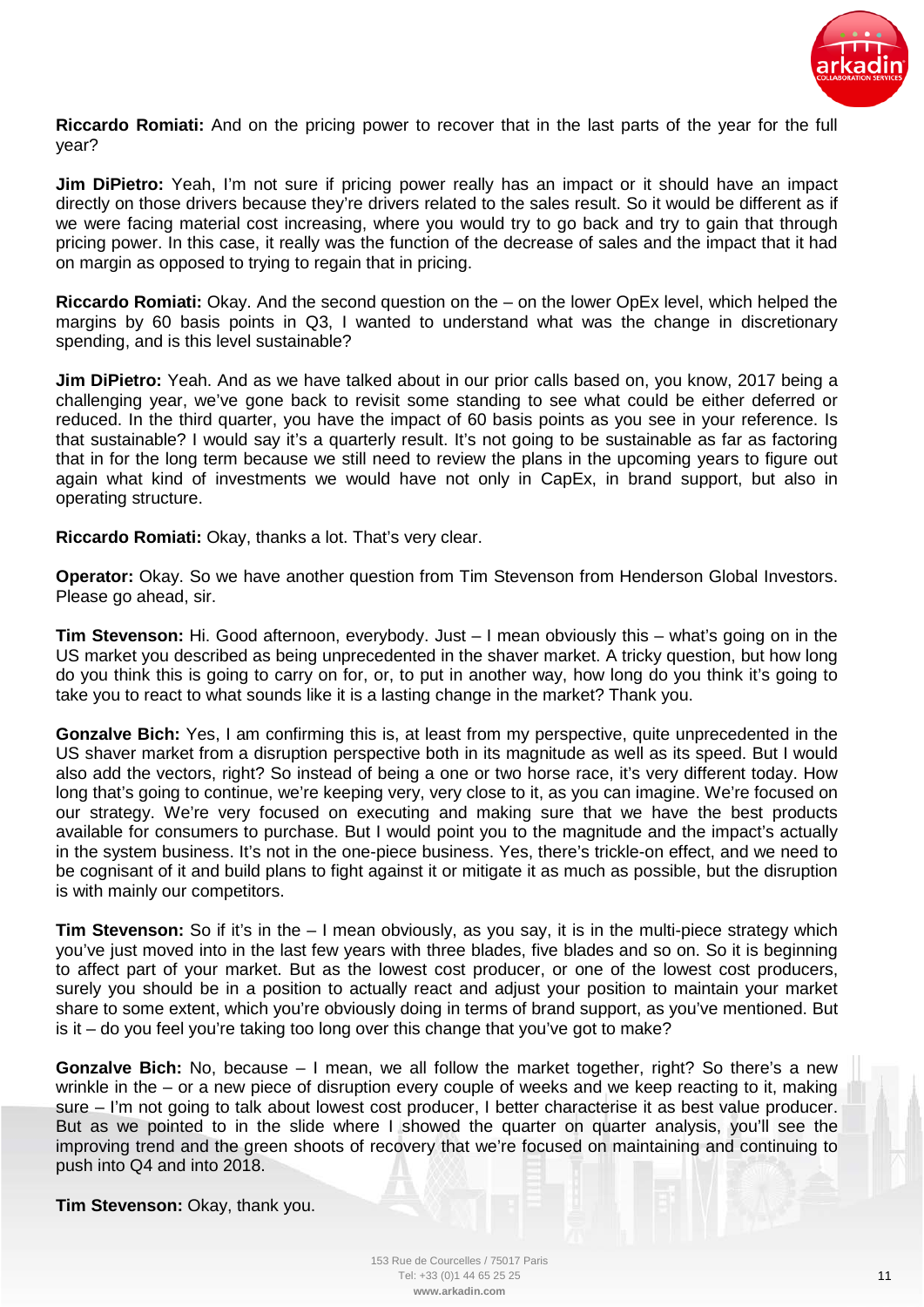

**Operator:** So we have another question from Nicolas Langlet from Exane BNP Paribas. Please go ahead, sir.

**Nicolas Langlet:** Hi again. I've got some additional questions please. The first one on the BIC SHAVE CLUB in France, can you give us some colours regarding the performance compared to your initial plan? And notably, are you able, to date, to measure what about the recent cannibalisation effect with your existing business in traditional retail?

Second question, you mentioned a launch in the UK for BIC SHAVE CLUB; should we expect extra cost in 2018 for that launch?

Third, on Cello, so you talked about the improving sales trend. What about the profitability about the first nine months? If you can give us any figures, that would be great. And lastly on raw material, any outlook to share for the Q4 and next year? Thank you.

**Gonzalve Bich:** So, first, BIC SHAVE CLUB in France, performance today, as I said, is in line with our plan and it's progressing. And as importantly, we're learning a lot in building those capabilities that we've talked about all through the year, and we have good loyalty levels from our subscribers. I don't think that we see cannibalisation yet on our brick and mortar business. The French market is not quite at the same level as the US from an online perspective.

As to the UK launch, no there won't be any extra cost on top of what we've already provided to you forward-looking in our full-year forecast.

**Jim DiPietro:** So, Nicolas, on Cello, as we spoke, domestic sales are performing well, so within the third quarter and year-to-date. So that's quite encouraging that the traction seems to be regaining in the domestic market. However, the export business is down. That was something that we experienced last year, we continue to experience a bit this year. So the profitability of Cello and the gross profit of Cello unfortunately is impacted by the decline in the export business, even though the domestic business is moving along pretty strongly.

Raw materials, fourth quarter, we wouldn't see much of a change on what we've been talking about year-to-date. As we look into 2018, we were still reviewing, you know, the operating plans. What we see in front of us is probably, I would say, a bit of an uptick in material prices for 2018, nothing that would be significant in nature, but a bit of an uptick versus what we've experienced in 2017.

**Nicolas Langlet:** Okay. So for Cello, how much of the sales are done with export business today?

**Jim DiPietro:** It's roughly 20%.

**Nicolas Langlet:** Okay, 20%. And just to be clear on the profitability today, are you profitable in India with Cello or not?

**Jim DiPietro:** On the – and it's probably tough to say on the bottom line because now, as it's part of the group, there are different allocations that we're making across Cello. So if we talk gross profit, we can say we are at a lower gross profit versus maybe the Stationery category, again, primarily driven because of the export sales decline.

**Nicolas Langlet:** Okay. And one last question on your FX exposure, how much of 2018 exposure have you hedged for the euro-USD, and at which rate?

**Jim DiPietro:** So far in 2018 we are approximately 90% hedged at roughly 1.13.

**Nicolas Langlet:** 1.13, okay.